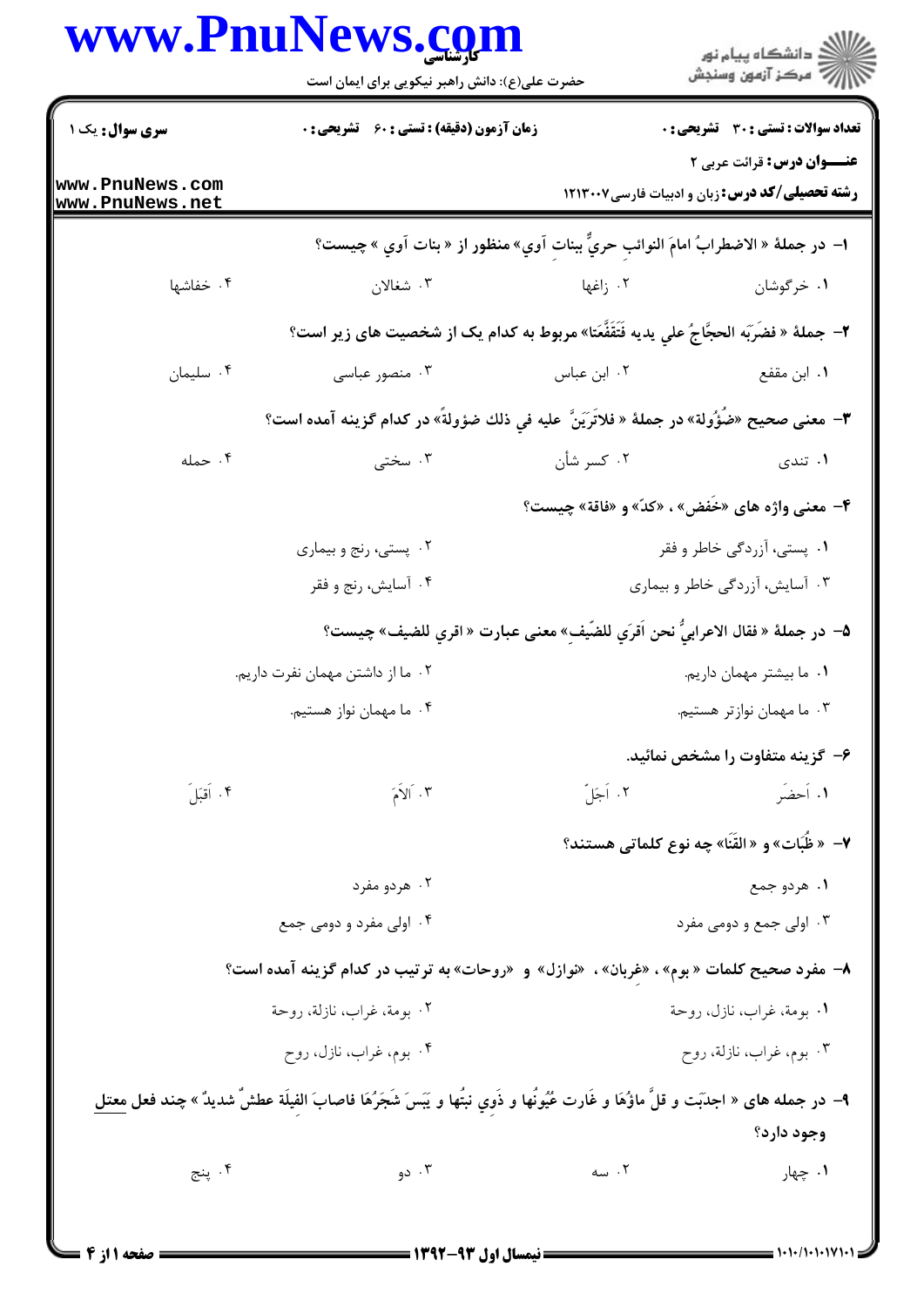|                                    | www.PnuNews.com<br>حضرت علی(ع): دانش راهبر نیکویی برای ایمان است                                                                 |             | ِ<br>∭ دانشڪاه پيام نور<br>∭ مرڪز آزمون وسنڊش                                        |
|------------------------------------|----------------------------------------------------------------------------------------------------------------------------------|-------------|--------------------------------------------------------------------------------------|
| <b>سری سوال :</b> ۱ یک             | <b>زمان آزمون (دقیقه) : تستی : 60 ٪ تشریحی : 0</b>                                                                               |             | <b>تعداد سوالات : تستی : 30 ٪ تشریحی : 0</b>                                         |
| www.PnuNews.com<br>www.PnuNews.net |                                                                                                                                  |             | <b>عنـــوان درس:</b> قرائت عربی ۲<br>رشته تحصیلی/کد درس: زبان و ادبیات فارسی ۱۲۱۳۰۰۷ |
|                                    |                                                                                                                                  |             | <b>۰۱</b> - گزینه متفاوت را از دیدگاه نحوی و مفهومی، مشخص کنید؟                      |
| ۴. فَضلُ قوته                      | ۰۳ ليلة قمراء                                                                                                                    | ۰۲ غیرٌملوم | ١. ملك ُالفيلة                                                                       |
|                                    | 11− در عبارت « فأنَّ طالبَ الحقِّ هو الَّذي يفلحُ و اِن قُضيَ عليه » معناى « و ان قضي عليه » چيست؟                               |             |                                                                                      |
|                                    | ۰۲ هرچند زمان بگذرد.                                                                                                             |             | ۰۱ هرچند که روزگار او سپری شود.                                                      |
|                                    | ۰۴ هرچند که به زیان او داوری شود.                                                                                                |             | ۰۳ هرچند به دست خصم کشته شود.                                                        |
|                                    | 1 <b>٢</b> – معنى دقيق « ان يَنقُرِنَي » در جملة « انِّي اريدُ من الملكِ ان يَنقُرِنَي علي رؤوس الاشهاد» در كدام گزينه آمده است؟ |             |                                                                                      |
| ۰۴ بدن مرا عریان کند.              | ۰۳ مرا رسوا سازد.                                                                                                                |             | ٠١ بدن مرا سوراخ كند. مسمع ٢٠ بدن مرا بسوزاند.                                       |
|                                    |                                                                                                                                  |             | <b>۱۳</b> − معنی دقیق  « و کنتُ یومئذٍ بمَحضَرٍمن الامرِ» چیست؟                      |
|                                    | ۰۲ و من هر روز آن کار را انجام دادم.                                                                                             |             | ۰۱ و من در آن روز در کار دخالت داشتم.                                                |
|                                    | ۰۴ و من آن روز در دربار بودم.                                                                                                    |             | ۰۳ و من آن روز یکی از حاضران بودم.                                                   |
|                                    |                                                                                                                                  |             | <b>۱۴</b> – کدام گزینه در بارهٔ «فدیه» صحیح است؟                                     |
|                                    | ۰۲ آن مقدار مالی که خمس بر آن واجب نمی شود.                                                                                      |             | ۰۱ آن مقدار مالی که خمس بر آن واجب می شود.                                           |
|                                    | ۰۴ مالی که برای آزاد کردن اسیر داده می شود.                                                                                      |             | ۰۳ همهٔ خونبهای مقتول است.                                                           |
|                                    | 1۵−  معنى دقيق « سيءَ الحال» در جملهٔ « و قد ظهرَ لي اَنَّ هذا الرجلَ سيءَ الحالِ» چيست؟                                         |             |                                                                                      |
| ۰۴ بد ذات                          | ۰۳ مريض                                                                                                                          | ۰۲ بیچاره   | ۰۱ گناه آلود                                                                         |
|                                    |                                                                                                                                  |             | 1۶− در جملة « و في الموضع قطيعٌ منَ الغُنَمِ» معناى دقيق « قطيع» چيست؟               |
| ۰۴ شیرخوار                         | ۰۳ قسمتی                                                                                                                         | ۰۲ گلّه     | ۰۱ دور افتاده                                                                        |
|                                    | ١٧-  معناى صحيح «لايَشُقُون» در جملهٔ « و لايَشُقُون له غُبَاراً لنَفَاذه فيها» در كدام گزينه آمده است؟                          |             |                                                                                      |
|                                    | ۰۲ بر او سخت نمی گیرند.                                                                                                          |             | ۰۱ او را بر زمین نمی زنند.                                                           |
|                                    | ۰۴ به گرد او نمی رسند.                                                                                                           |             | ۰۳ آنان سخت نمی گیرند.                                                               |
|                                    |                                                                                                                                  |             | 1 <b>۸</b> − معنى دقيق «بشّارٌ رأسُ المحَدِّثين» چيست؟                               |
|                                    | ۰۲ بشار در حدیث گفتن مشهور بود.                                                                                                  |             | ٠١ بشار سرآغاز شاعران نوپرداز است.                                                   |
|                                    | ۰۴ بشار سرأغاز حديث گويان صدر اسلام بود.                                                                                         |             | ۰۳ بشار مشهور ترین شاعر نوپرداز بود.                                                 |
|                                    |                                                                                                                                  |             |                                                                                      |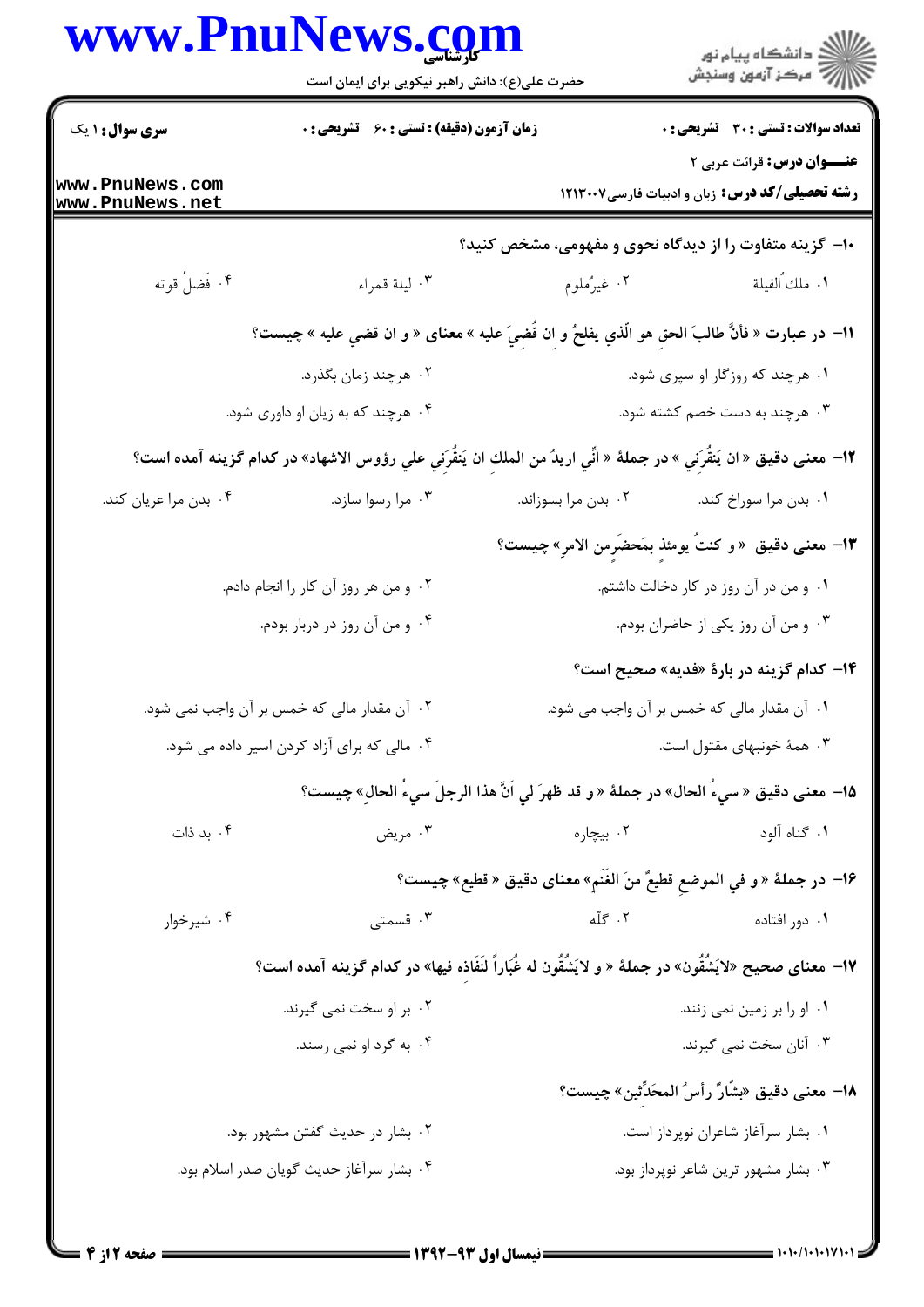|                                    | www.PnuNews.com<br>حضرت علی(ع): دانش راهبر نیکویی برای ایمان است |                                                                          | ر دانشگاه پيام نور<br>ا∛هرکز آزمون وسنجش                                     |
|------------------------------------|------------------------------------------------------------------|--------------------------------------------------------------------------|------------------------------------------------------------------------------|
| <b>سری سوال : ۱ یک</b>             | زمان آزمون (دقیقه) : تستی : 60 ٪ تشریحی : 0                      |                                                                          | <b>تعداد سوالات : تستی : 30 ٪ تشریحی : 0</b>                                 |
| www.PnuNews.com<br>www.PnuNews.net |                                                                  |                                                                          | عنــوان درس: قرائت عربی ۲<br>رشته تحصیلی/کد درس: زبان و ادبیات فارسی ۱۲۱۳۰۰۷ |
|                                    |                                                                  | 1۹− معنى دقيق اصطلاحات «كوخ»، «مَجثَم» و «قطَع الضَّلام» چيست؟           |                                                                              |
|                                    | ۲. كلبهٔ ماهى گيرى، لغزشگاه ، طى كردن تاريكى                     |                                                                          | ۰۱ منزل محقر ، لغزشگاه ، پاره های تاریکی                                     |
|                                    | ۰۴ منزل محقر، جای فرو رفتن، طی کردن تاریکی                       | ۰۳ کلبهٔ ماهی گیری ، جای فرو رفتن ، پاره های تاریکی                      |                                                                              |
|                                    |                                                                  |                                                                          | <b>۰۲-</b> کدام گزینه مخصوص یهودیان است؟                                     |
| ۰۴ آب                              | ۰۳ حزيران                                                        | ۰۲ نیسان                                                                 | ۰۱ تشرین                                                                     |
|                                    |                                                                  | ا۲−  معنى صحيح « اذا عَزٌ اخوكَ فَهُن» در كدام گزينه آمده است؟           |                                                                              |
|                                    | ۰۲ وقتی برادرت عزیز شد برای او نرمی کن.                          |                                                                          | ۰۱ وقتی برادرت نیرومند شد تو نرم باش.                                        |
|                                    | ۰۴ وقتی برادرت عزیز شد در برابر او فروتن باش.                    |                                                                          | ۰۳ وقتی برادرت نیرومند شد او را احترام کن.                                   |
|                                    |                                                                  | ٢٢- كلمةَ «مُنساقٌ» در جملةَ« منساق الي ما انت لاقٍ» به چه معناست؟       |                                                                              |
| ۰۴ گريزنده                         | ۰۳ شتابان                                                        | ۰۲ ره سپار                                                               | ۰۱ رانده شده                                                                 |
|                                    |                                                                  | ٢٣- معنى صحيح« اَكثِر في الباطلِ يكن حَقّاً» در كدام گزينه آمده است؟     |                                                                              |
|                                    |                                                                  | ٠١ بسياري از گروهي كه آنها را باطل مي پنداري حقّ هستند.                  |                                                                              |
|                                    |                                                                  | ۰۲ در باطل زیاده روی میکنی و می پنداری که حق است.                        |                                                                              |
|                                    |                                                                  | ۰۳ به کار نادرست بپرداز تا حق و درست جلوه کند.                           |                                                                              |
|                                    |                                                                  |                                                                          | ۰۴ از باطل روی بگردان تا به حق برسی.                                         |
|                                    |                                                                  | ٢۴- فعل«صار» در جملة « فصار المعروفُ عندكم منكراً» چه نوع فعلى است؟      |                                                                              |
| ۰۴ قلب                             | ۰۳ مقاربه                                                        | ۲. تامّ                                                                  | ۰۱ ناقص                                                                      |
|                                    |                                                                  | ه <del>7</del> - مصدر فعل « اومأ» در جملة  « اومأ بيده الي السماء» چيست؟ |                                                                              |
| ۰۴ ایماء                           | ۰۳ ومي                                                           | ۰۲ اوماء                                                                 | ۱. ومأ                                                                       |
|                                    |                                                                  |                                                                          | <b>۲۶</b> - کدام اثر نوشته «شیرویه بن شهردار» است؟                           |
| ۰۴ تاريخ همدان                     | ۰۳ ثمار القلوب                                                   | ٠٢ يتيمة الدهر                                                           | 1. فردٌ الدهر                                                                |
|                                    |                                                                  |                                                                          | <b>٣٧-</b> «مَقامه» چیست؟                                                    |
|                                    | ۰۲ نوعی مفاخره گوئی در باره مقام خاصی است.                       |                                                                          | ٠١ نوعي شعر سرائي في البداهه است.                                            |
|                                    | ۰۴ شعری که مبین حال و زندگی شاعر باشد.                           | ۰۳ حکایت کوتاه بازگو شده از زبان شخص خیالی است.                          |                                                                              |